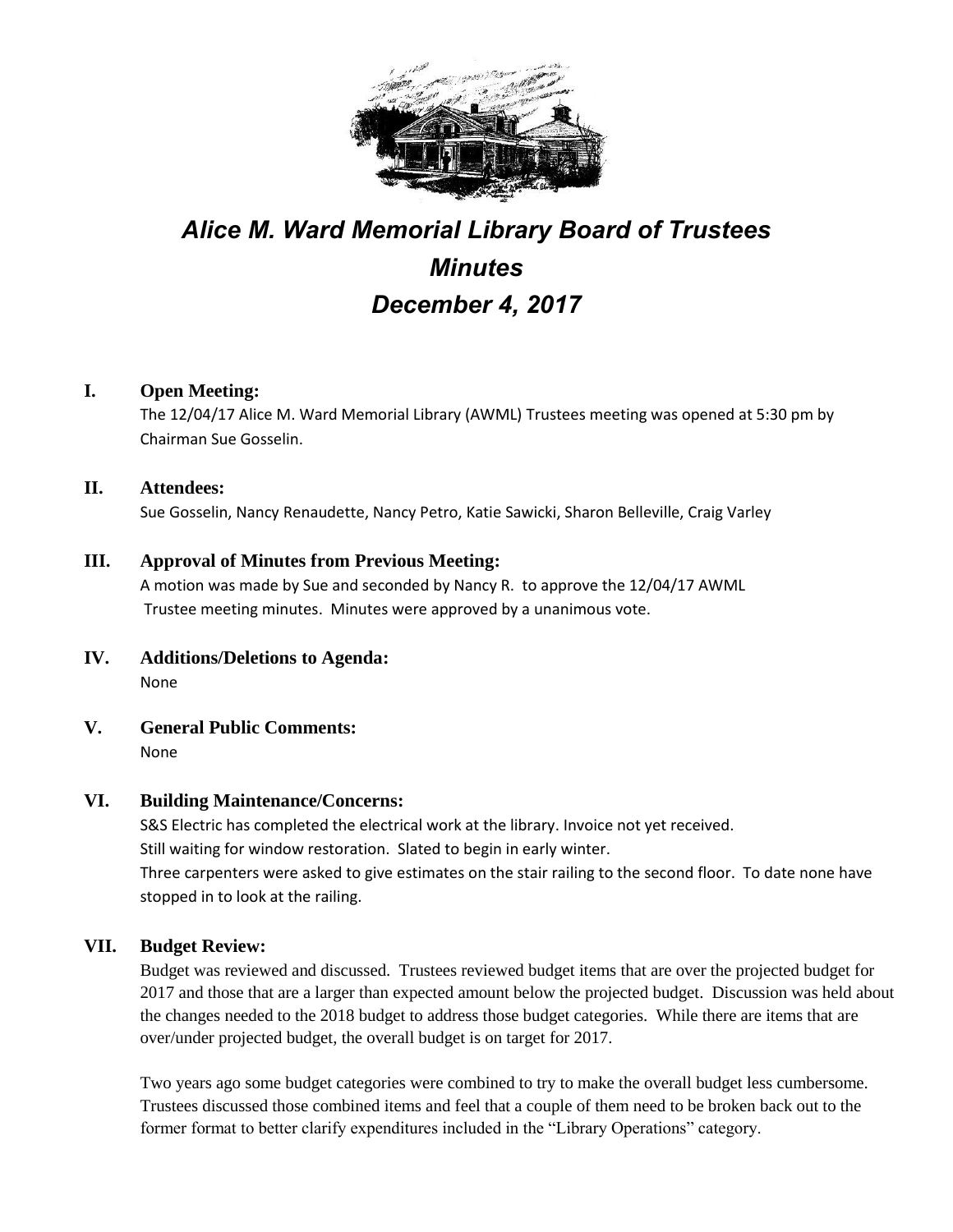Craig provided the Trustees with his budget projections for 2018.

Sue emailing Lara Keenan at the VT Dept of Libraries requesting information on salary budgeting for libraries of similar size in the state.

Sue contacting town clerk regarding "set" expenses and what we might expect for the 2018 changes in expense (e.g. sewer and water, insurance, etc.).

Trustees discussed how to better show grant dollars that carry over from one fiscal year to the next as they cannot be considered revenue in the following year, but if not accounted for when expenditures are shown with zero corresponding revenue for the same year it appears as though monies are being spent that are not there.

#### **VIII. Policy/Bylaw Review:** None

**IX. Library Activity: See Librarian's report**

## **X. Ongoing/Future Goals: No discussion at this meeting**

#### **XI. Other Business:**

Discussion was held regarding Library Hours and having later hours available for patrons who work during the day. After discussion Nancy P. made a motion and Katie seconded to change the operating hours beginning in January 2018 as follows. The motion was approved unanimously. The effectiveness of the new hours will be reviewed later in 2018.

Monday:  $12 \text{ pm} - 7 \text{ pm}$ Tuesday: 12 pm - 5 pm Wednesday: 12 pm – 7 pm Thursday: 12 pm – 5 pm Friday: CLOSED Saturday: 10 am – 2 pm

Discussion was held regarding the Trustee Meeting schedule. Sharon made a motion to change the Trustee Meetings to the first Tuesday of the month at 5:30 pm, excluding March when there will be no Trustee Meeting. Katie seconded the motion and it passed unanimously.

A discussion was held regarding posting Trustee Meeting minutes on the town website rather than the library website so that they would be in the same location as all the other town board/committee meeting minutes for the convenience of the community members in finding all minutes in one location. A motion was made by Sue and seconded by Nancy P to check with the town's website administrator as to whether a Library Trustee tab could be added to the town's meeting minutes page on the town website. The motion was passed unanimously.

New employment laws take effect on 01/01/18 in Vermont. One of those laws addressed paid sick leave for town employees (library staff are paid by the town). A motion was made to have the town begin tracking library staff hours beginning 01/01/18 by Sharon and seconded by Nancy R. The motion passed